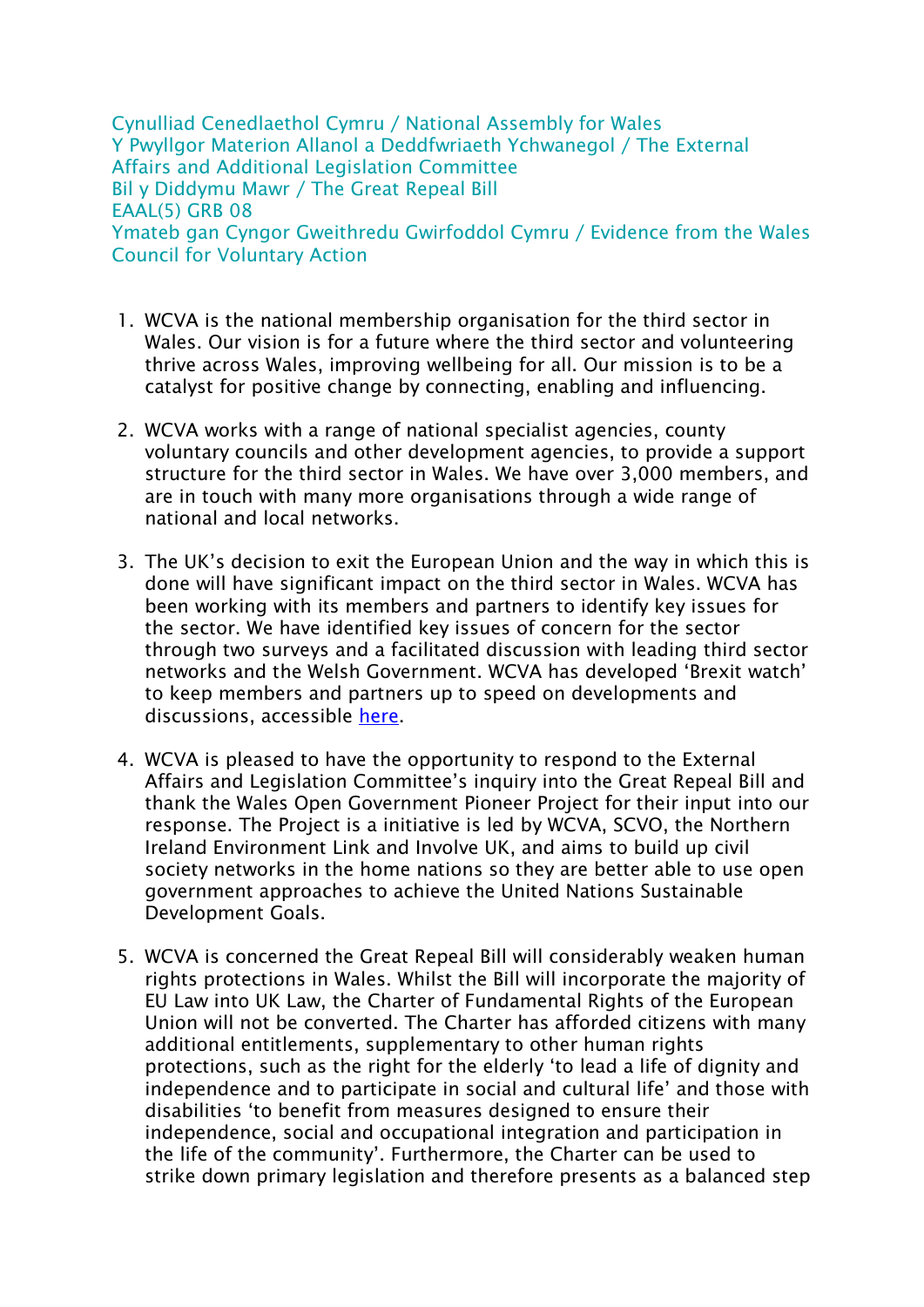for access to justice for individuals. These rights, in addition to others, will be removed should the Great Repeal Bill be passed unamended.

6. We feel that question 4.1 is of the most importance to the third sector in Wales and have chosen to focus our response on that.

## **Q4.1: How can the Assembly ensure that the Welsh people, stakeholders and organisations have sufficient opportunity to contribute to the legislative processes established by the Great Repeal Bill?**

- 7. The Assembly should demand a commitment of a comment period for all statutory implements, allowing time for scrutiny and review of technical amendments to transpose EU legislation into UK law. Select Committees should be engaging the public in understanding, scrutinising and shaping decisions around Brexit.
- 8. WCVA's members and partner organisations are specialists across multiple fields, such as employment, equalities, the environment and agriculture. Therefore the conversion of EU law into domestic law and the subsequent 'correction' process could have a profound effect on the third sector in Wales. The sector should be fully engaged in debate about the Bill, particularly in relation to the proposed alteration or withdrawal of any objectives post Brexit.
- 9. WCVA believes that the [Open Government principles](https://www.opengovpartnership.org/about/open-government-declaration) are important to empower citizens to participate in government activities. These principles are just as important to empower citizens to participate in our democracy and we encourage the National Assembly to make a clear commitment to do this, including in discussions on Brexit.
- 10. Failing to engage the public on Brexit would be a huge missed opportunity. It is the role of the Assembly in our democracy to represent the people and hold government to account on their behalf. Engaging citizens and civil society should be a central part of this. Public engagement by committees has the potential to rebuild trust and increase engagement between the public and the Assembly.
- 11. When engaging the public it is important to choose the right engagement method to deliver the impact and information a committee needs in order to make the method a success from the perspective of everyone involved, including both the committee and participants.
- 12. The results of this engagement process must be open and accessible to the public, and debated thoroughly within the Assembly.
- 13. The [National Principles for Public Engagement in Wales](http://participation.cymru/en/principles/) aim to offer a consistent approach and good standard to public engagement across Wales. They are invaluable for work such as this.